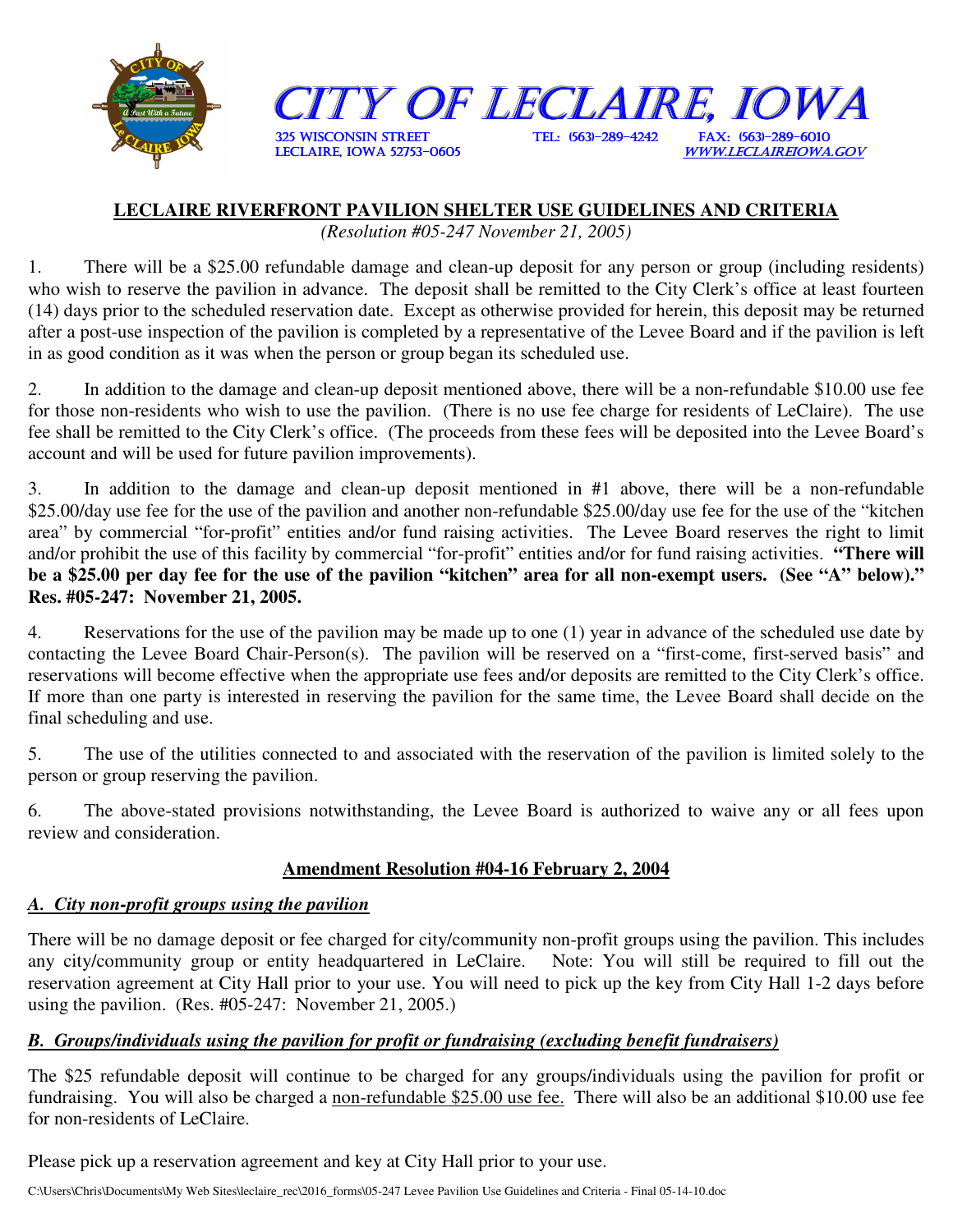## *C. Groups/individuals using the pavilion for a fundraiser (benefit only)*

There will be a \$25.00 refundable deposit for any groups wishing to use the pavilion for a fundraiser (benefit). However, there will be no use fee charged to these groups with the understanding that all of their proceeds would go to their "cause" or "benefit".

Please pick up a reservation agreement and key at City Hall prior to your use.